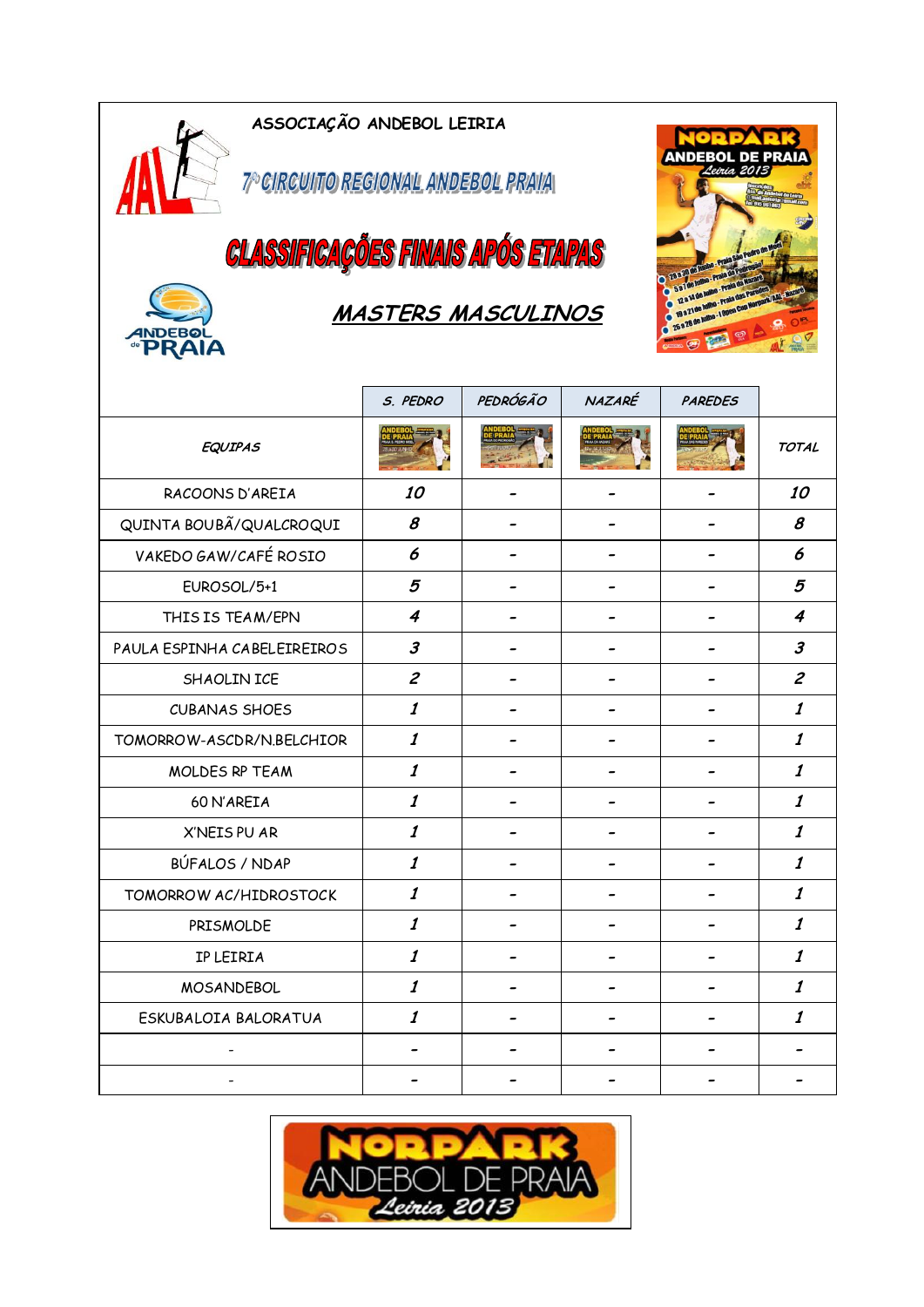

7º CIRCUITO REGIONAL ANDEBOL PRAVA

# **CLASSIFICAÇÕES FINAIS APÓS ETAPAS**



### **MASTERS FEMININOS**



|                           | S. PEDRO                    | PEDRÓGÃO | NAZARÉ | <b>PAREDES</b> |                             |
|---------------------------|-----------------------------|----------|--------|----------------|-----------------------------|
| <b>EQUIPAS</b>            | $\rightarrow$               |          |        |                | <b>TOTAL</b>                |
| 100 ONDAS                 | 10                          |          |        |                | 10                          |
| SÓ M'APETECE              | $\pmb{\mathcal{S}}$         |          |        |                | 8                           |
| TOMORROW-ASCDR/N.BELCHIOR | 6                           |          |        |                | 6                           |
| DAMAS DE COPAS            | 5                           |          |        |                | 5                           |
| BRR11 KEMPA ONLINE        | $\boldsymbol{4}$            |          |        |                | 4                           |
| TOMORROW BRR11/HIDROSTOCK | $\boldsymbol{\beta}$        |          |        |                | $\boldsymbol{\beta}$        |
| CARMELITAS-CLUBIN'        | $\mathcal{Z}_{\mathcal{C}}$ |          |        |                | $\mathcal{Z}_{\mathcal{C}}$ |
| FISIOBATALHA              | $\boldsymbol{\it 1}$        |          |        |                | $\boldsymbol{\it 1}$        |
| $\overline{\phantom{0}}$  |                             |          |        |                |                             |
|                           |                             |          |        |                |                             |
|                           |                             |          |        |                |                             |
|                           |                             |          |        |                |                             |
|                           |                             |          |        |                |                             |
|                           |                             |          |        |                |                             |
|                           |                             |          |        |                |                             |
|                           |                             |          |        |                |                             |
|                           |                             |          |        |                |                             |
|                           |                             |          |        |                |                             |
|                           |                             |          |        |                |                             |
|                           |                             |          |        |                |                             |

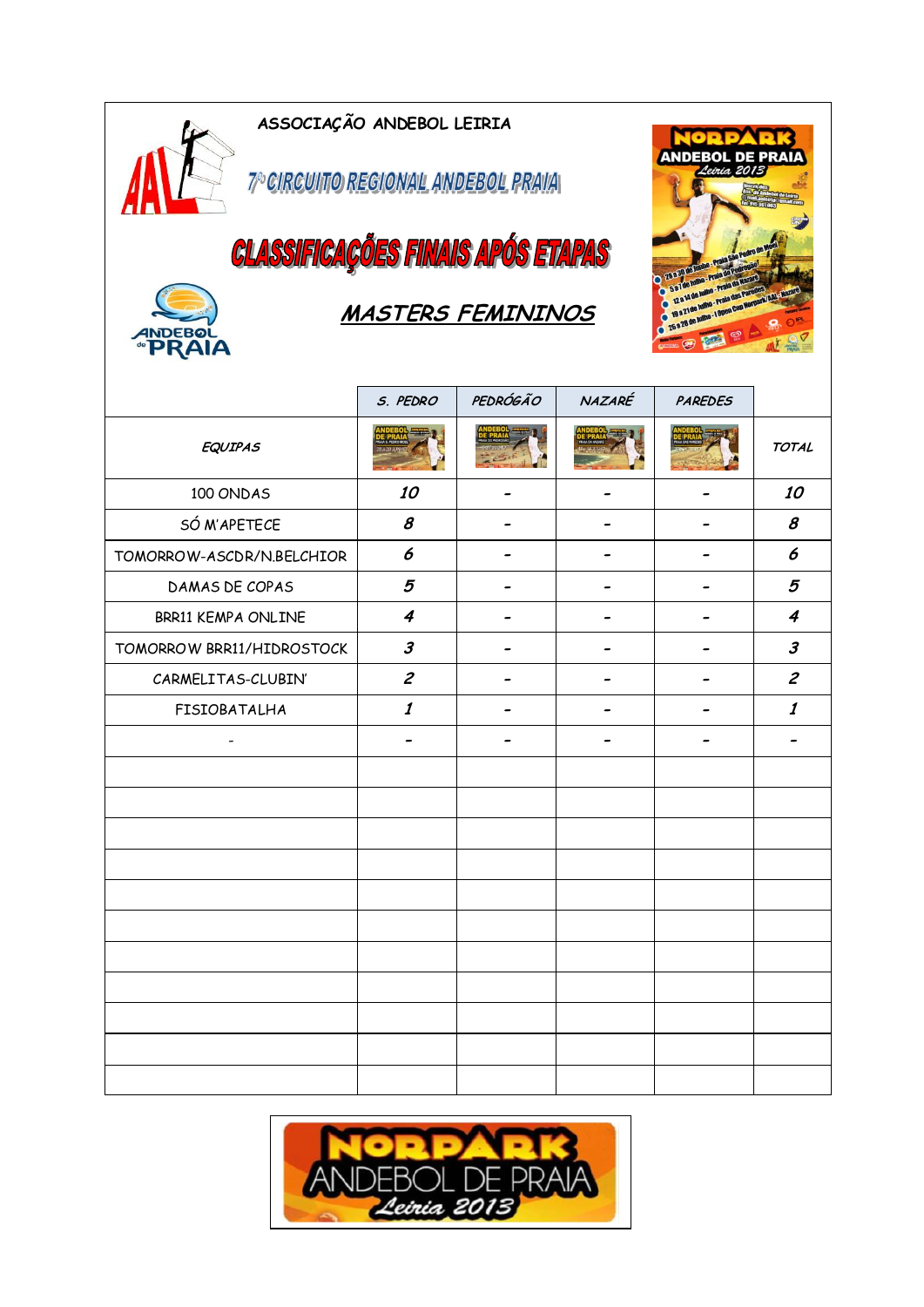7º CIRCUITO REGIONAL ANDEBOL PRAVA

**CLASSIFICAÇÕES FINAIS APÓS ETAPAS** 



AN

## **ROOKIES MASCULINOS**



|                         | S. PEDRO                    | PEDRÓGÃO | NAZARÉ | PAREDES |                           |
|-------------------------|-----------------------------|----------|--------|---------|---------------------------|
| <b>EQUIPAS</b>          |                             |          |        |         | <b>TOTAL</b>              |
| TÁTÁSI TEAM             | 10                          |          |        |         | 10                        |
| WAIT FOR US             | $\pmb{\mathcal{S}}$         |          |        |         | $\boldsymbol{s}$          |
| <b>UEPRO</b>            | 6                           |          |        |         | 6                         |
| <b>MOHER</b>            | 5                           |          |        |         | 5                         |
| CBE                     | $\boldsymbol{4}$            |          | -      |         | $\boldsymbol{4}$          |
| HACKERS D'AREIA         | $\boldsymbol{\beta}$        |          |        |         | $\boldsymbol{\beta}$      |
| BEACHPLEASE / MOLDES RP | $\mathcal{Z}_{\mathcal{C}}$ |          |        |         | $\mathcal{Z}$             |
| INIMIGOS DO LEITE       | $\boldsymbol{\it 1}$        |          |        |         | $\boldsymbol{\mathit{1}}$ |
| $\qquad \qquad -$       |                             |          |        |         |                           |
|                         |                             |          |        |         |                           |
|                         |                             |          |        |         |                           |
|                         |                             |          |        |         |                           |
|                         |                             |          |        |         |                           |
|                         |                             |          |        |         |                           |
|                         |                             |          |        |         |                           |
|                         |                             |          |        |         |                           |
|                         |                             |          |        |         |                           |
|                         |                             |          |        |         |                           |
|                         |                             |          |        |         |                           |
|                         |                             |          |        |         |                           |